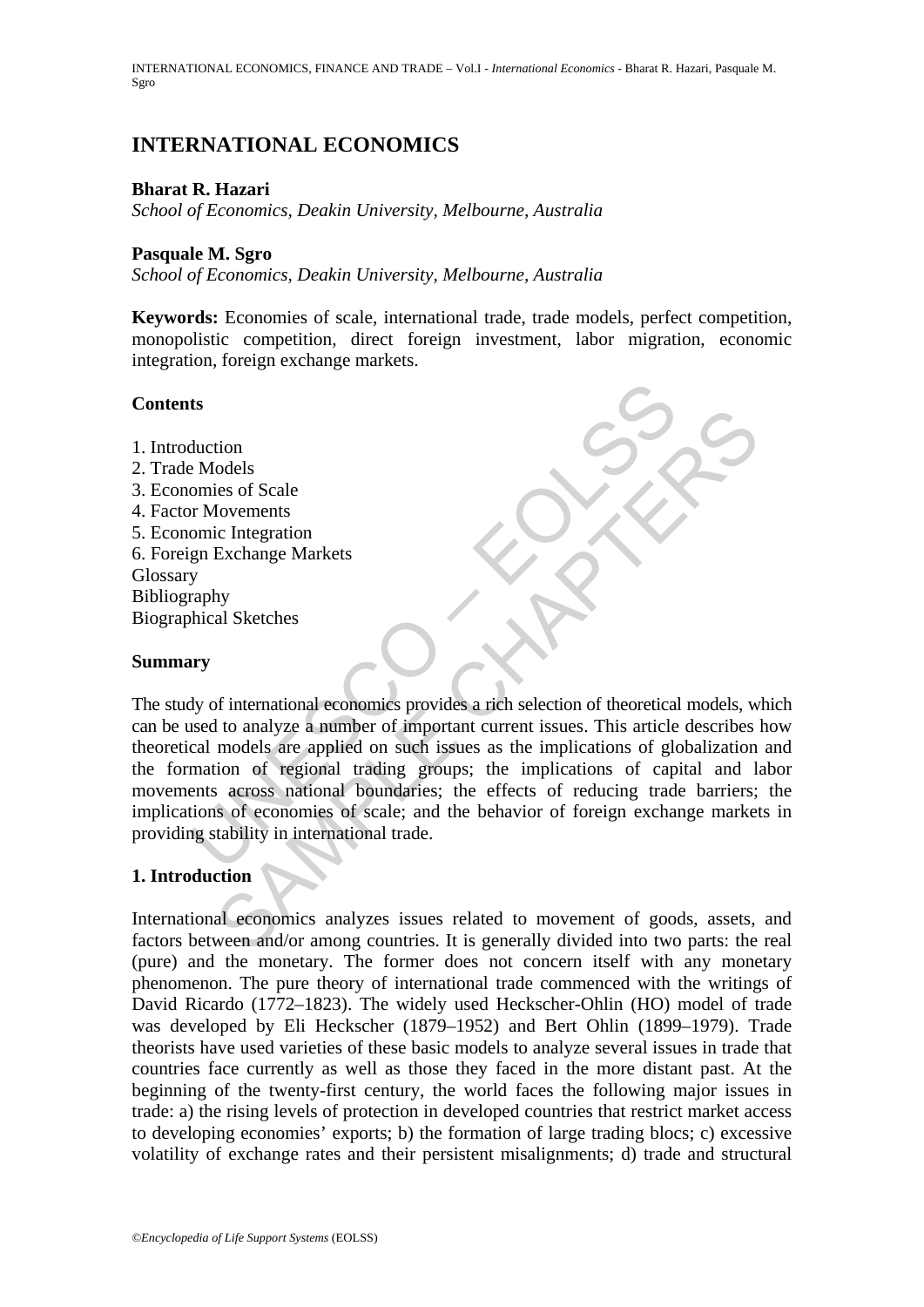unemployment problems in Europe; e) globalization-related poverty and widening income inequality; and f) restructuring of the emerging economies. Many modern models of international economics have been created out of a desire to analyze these problems via trade theoretic analysis.

# **2. Trade Models**

The two famous models of trade—Ricardo and HO—were both concerned with predicting the pattern of trade on the basis of comparative advantage. In both models, two goods  $X_1$ ,  $X_2$  are produced; these are denoted as boxes in Figure 1. In the Ricardian model, only one mobile factor, labor (*L*), is used to produce both goods, as shown by the arrow at the top. The HO framework utilizes two mobile factors, labor and capital (*K*), to produce both goods. A variation of these models is the specific factor model, where one factor is totally mobile while each good uses a specific factor. The specific factor model has been widely used to address interesting issues concerning protection and income distribution.



Figure 1. The trade models

The Ricardian and the HO models both defined comparative advantage and then used it to predict the pattern of trade. The proofs of Ricardian and HO theories of comparative advantage depend on two simple arguments. First, in both theorems the pre-trade or self-sufficiency prices are determined. Since the Ricardian model involves only one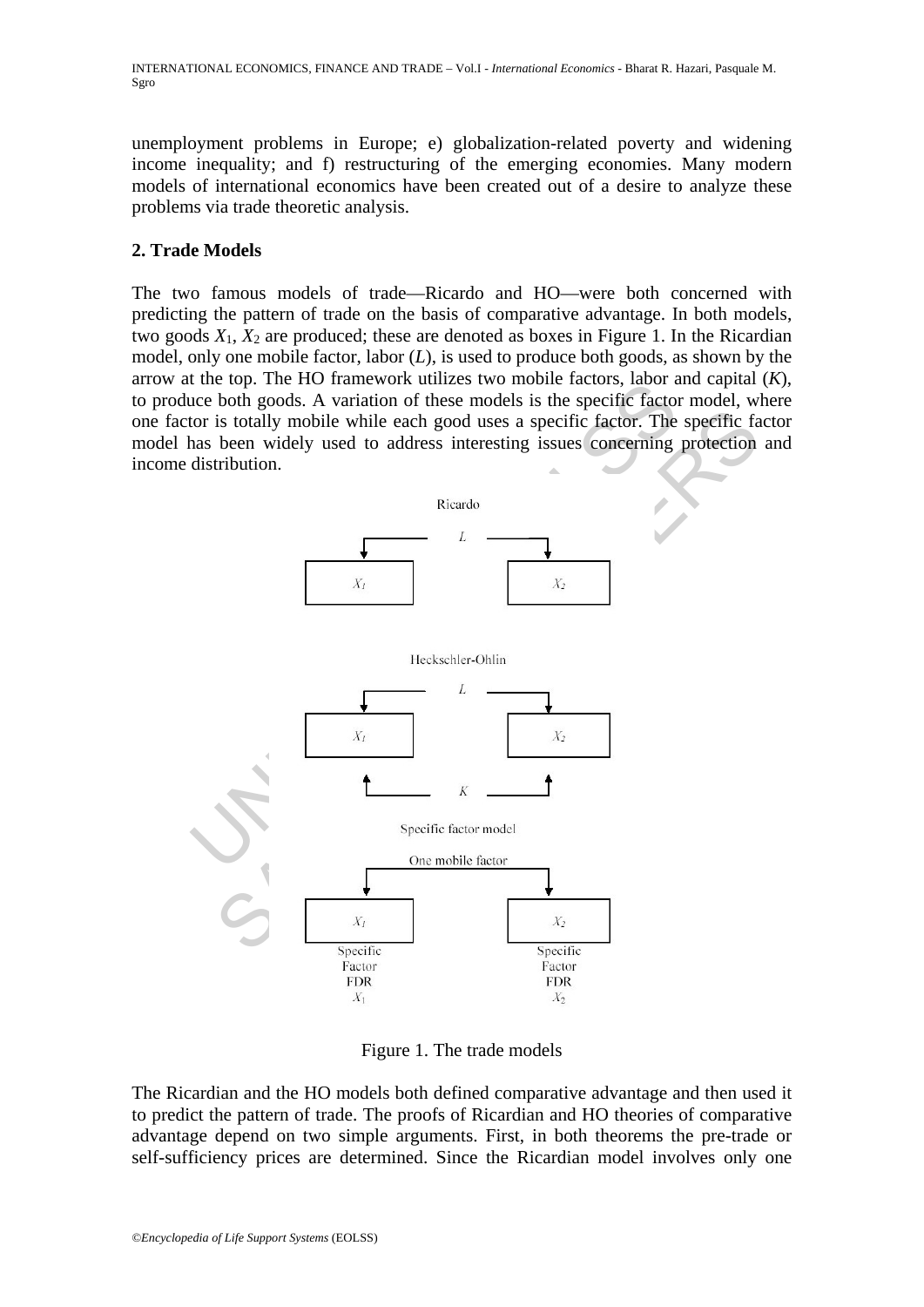also be stated unat out incluents can be construent as belonging to<br>ments) or normative (ought statements) economics. Trade is mutual<br>actor, labor, is used to produce these commodities; constant rett<br>tivity; and, most impo theorems. In the Ricardian model, the restrictions are two-commodition, theorems. In the Ricardian model, the restrictions are two-commodition; continued by ; and, most importantly, the techniques of production are differe factor, labor, these prices equal the labor productivity ratio; in the HO model these prices are a function of the factor proportions since two factors are used in production. Second, it is argued that a country exports (imports) that commodity whose relative pretrade or self-sufficiency price is lower (higher) than that of the other country. In the Ricardian model, the theorem translates into stating that a country exports (imports) that commodity in which comparative labor productivity is higher (lower); in the HO system a country exports (imports) the commodity that uses the abundant (scarce) factor intensively. For example, if country *A* is capital abundant vis-à-vis country *B* (i.e. it has a higher capital to labor endowment than country *B*) and good *X* is capital intensive (i.e. good *X* uses more capital to labor than good *Y*), then country *A* will export good *X* and import good *Y.* To be valid, these propositions require a number of assumptions. It should also be stated that both theorems can be construed as belonging to either positive (is statements) or normative (ought statements) economics. Trade is mutually beneficial under both theorems. In the Ricardian model, the restrictions are two-commodities; a single factor, labor, is used to produce these commodities; constant returns to scale in each activity; and, most importantly, the techniques of production are different across countries. In the case of HO, the assumptions include identical technology in both countries; commodities have different factor intensities; tastes across countries are identical. The most important difference between these two models is that in the Ricardian model trade arises due to technological differences while in the HO model it arises due to differences in factor endowments with identical technologies. The HO model is widely used by both trade theorists and policy makers. Three main theorems are derived from this model. These are the Stolper-Samuelson theorem, the Rybczynski theorem, and the factor price equalization theorem.

The Stolper-Samuelson theorem describes the relationship between changes in commodity and factor prices. This theorem was a by-product of work commissioned by the U.S. government after World War II to analyze the impact on wages of a cut in tariff protection. This theorem states that if the price of the capital-intensive good rises, then the price of capital (the factor used intensively in its production) will rise and the wage rate paid to labor will fall. Consider the following example. If the price of steel rises and steel uses capital intensively, then the rental rate on capital will also rise and the real wage rate will fall. Similarly if the price of the labor-intensive good rises, the wage rate will rise and the rental rate fall. This particular theorem has been used by economists and government in policy making to analyze the effects of changes in tariff protection and the impact of capital and labor mobility on factor rewards.

The factor-price-equalization theorem establishes a relation between commodity and factor prices. It establishes that when commodity prices are equalized between countries, as in free trade, then the factor prices (capital and labor) will also be equalized between the countries. This particular result requires a number of very restrictive assumptions for its validity. These assumptions are rarely fulfilled in the real world. In such a setting, a more interesting interpretation of this theorem is that free trade brings factor prices closer to each other in different countries despite the absence of factor movements.

The Rybczynski theorem relates changes in endowments to changes in outputs at constant prices. Thus, assuming prices are constant, an increase in a country's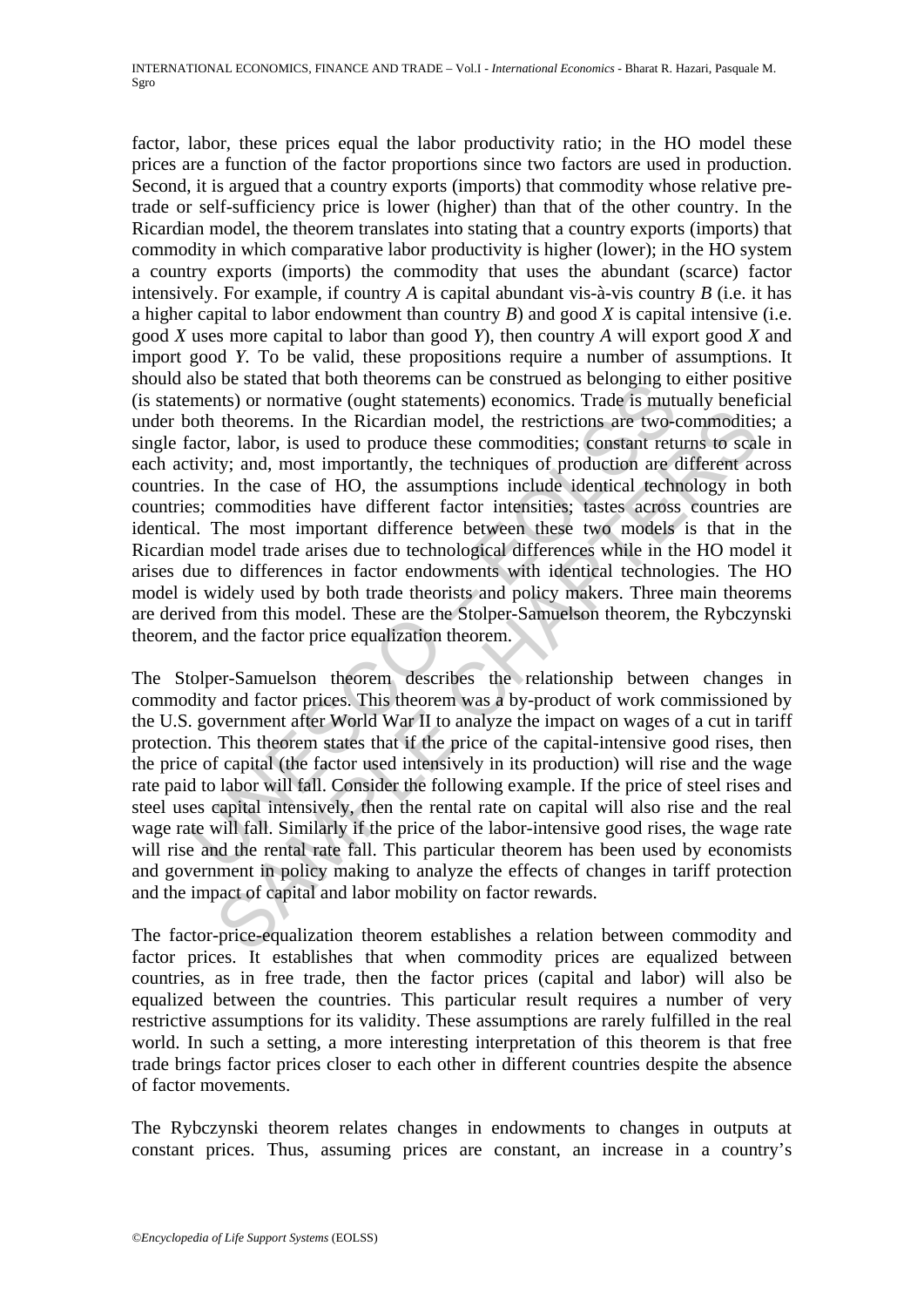endowment of a factor will cause an increase in the output of the good that uses that factor intensively and a decrease in the output of the other good. This particular theorem is useful for analyzing the impact of capital, labor, migration, de-industrialization, and growth.

# **3. Economies of Scale**

The Ricardian and HO theorems explain trade through differences in technology and factor endowments, respectively. An empirical prediction of the HO theorem is that we should observe an inverse relationship between similarity of countries and the volume of trade between them. However, more than half of the world's trade consists of trade between industrial countries that are similar in their relative factor endowments; that is, the countries in Western Europe, North America, and Japan. Moreover, this share of trade among industrial countries has been rising and at the same time the similarity between these countries has been increasing in terms of the HO model. Trade is also dominated by very large firms rather than by the perfectly competitive firm of standard trade theory. The existence of large firms suggests industries may be characterized by increasing returns to scale. In this context it is interesting to note that economies of scale were central to Adam Smith's eighteenth-century explanation of production specialization.

n musulmar outuries that are similar in their telature actor encoveration<br>in this in Western Europe, North America, and Japan. Moreover<br>nong industrial countries has been increasing in terms of the HO model<br>ted by very lar ing industrial countries has been rising and at the same time the similar<br>see countries has been increasing in terms of the HO model. Trade is<br>by very large firms rather than by the perfectly competitive firm of stan-<br>y. T The orthodox theories have great difficulty explaining the large volume of intra-industry trade between countries with similar endowments, which may also be a problem that stems from an ambiguous definition of goods and/or aggregation. It turns out that economies of scale provide an explanation of some of these empirical puzzles. Economies of scale occur when the cost per unit of production falls as more units are produced. These economies of scale can be external or internal: they are external when the cost per unit depends on the size of the industry but not necessarily on the size of any one firm, and internal when the cost per unit depends on the size of an industrial firm but not necessarily on that of the industry.

The distinction between external and internal economies of scale can be illustrated as follows. Consider an industry that initially consists of 10 firms, each producing 10 gadgets. Suppose the industry were to double in size (to 20 firms), each firm still producing 10 gadgets. Will the efficiency of production rise (that is, will the per unit cost of production fall)? If yes, then this is an example of external economies of scale (it has arisen because of the larger industry). If, on the other hand, the industry's output is held constant, but the number of firms is halved so that each now produces 20 gadgets, then this would be characterized as a case of internal economy of scale (a firm is more efficient because the output is larger). It is possible to create trade models where scale economies (external) are consistent with perfect competition. However, if scale economies are internal to the firm, and are not exhausted at low levels of output, then we would not expect these firms to operate in a perfectly competitive framework.

In the conventional trade model with perfect competition, firms are price takers: that is, since any industrial firm represents a small part of the market they are unable to influence the price they receive for their product. Firms are defined as non-competitive when they have the ability to be price makers. In non-competitive markets, firms are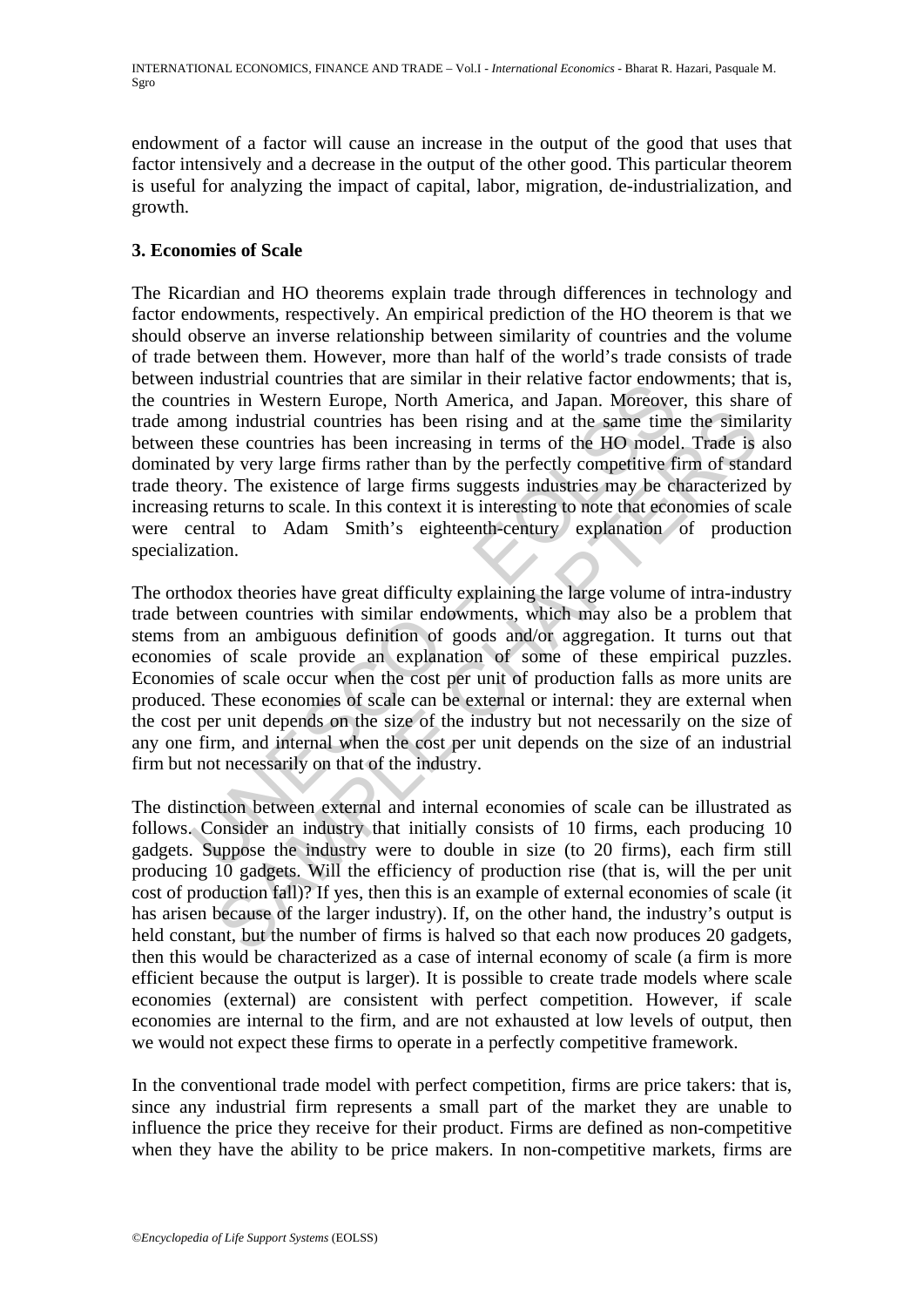aware that they can influence the prices and hence face a downward-sloping demand curve for their products (i.e. a reduction in price implies that they can sell more of their product). A single firm industry is termed a monopoly (**see** *Economies of Scale and Imperfect Competition*)

Counter the infiniences of recultionary and the set of the set of the set of the set of the set of the set of the set of the set of the set of the set of the set of the set of the set of the set of the set of the set of th alization and trade will occur even when the countries are identical in televants. For example, with increasing returns to scale, a firm's marger or than its avevage cost. Such a firm cannot exist in a perfectly competit m Even in the presence of economies of scale and imperfectly competitive markets, differences in the characteristics of countries remain a major predictor of the pattern of trade. This is true in a wide variety of models. In an economy characterized by increasing returns to scale, comparative advantage may not be required as an explanation of pattern of trade. Economies of scale provide an additional explanation for trade and countries may be identical in both technology and endowments. Trade patterns could reflect the influences of technology, factor endowments, and economies of scale. In a world in which some goods are produced with increasing returns to scale, some specialization and trade will occur even when the countries are identical in terms of factor endowments. For example, with increasing returns to scale, a firm's marginal cost is lower than its average cost. Such a firm cannot exist in a perfectly competitive setting as it must set its price equal to marginal cost and thus incur losses. Increasing returns to scale are therefore incompatible with perfect competition and, in general, result in a natural monopoly. In a laissez-faire equilibrium, increasing returns to scale will result in a global monopoly and trade will occur due to specialization. One implication of this is that the observed pattern of trade that occurs with increasing returns to scale is often determined by which country entered the industry first. This "first mover advantage" ensures that the first entrant gains by achieving low costs and expertise. This also discourages potential foreign entrants who would incur a higher initial cost to compete. In addition, if the products in an industry are differentiated and each variety is produced under increasing returns to scale, then a country may produce a subset of the products. In this case, gainful intra-industry trade between countries may take place.

The relationship between economies of scale and imperfect competition and welfare effects of trade is somewhat paradoxical. In a world that departs from perfect competition, there are increased potential gains from trade in the sense that even identical countries can be made better off by opening trade. Four sources of potential *extra* gains from trade in a world with imperfect competition and economies of scale have been identified. These four sources can provide gains over and above those from conventional comparative advantage, or provide gains from trade when there is no comparative advantage (e.g. when countries have identical relative factor endowments). The sources of additional potential gains are the following:

**Own production effects:** Trade will tend to produce gains over and above those that would occur in a perfectly competitive world if on average such trade results in an expansion of a country's increasing returns industry. Increases in scale may be viewed as technological progress that raises the efficiency of the economy. Less obviously, expansion of the output of firms with large monopoly power is similar in its welfare implications to expansion of increasing returns sectors because both raise output, allowing the system to move towards a competitive level.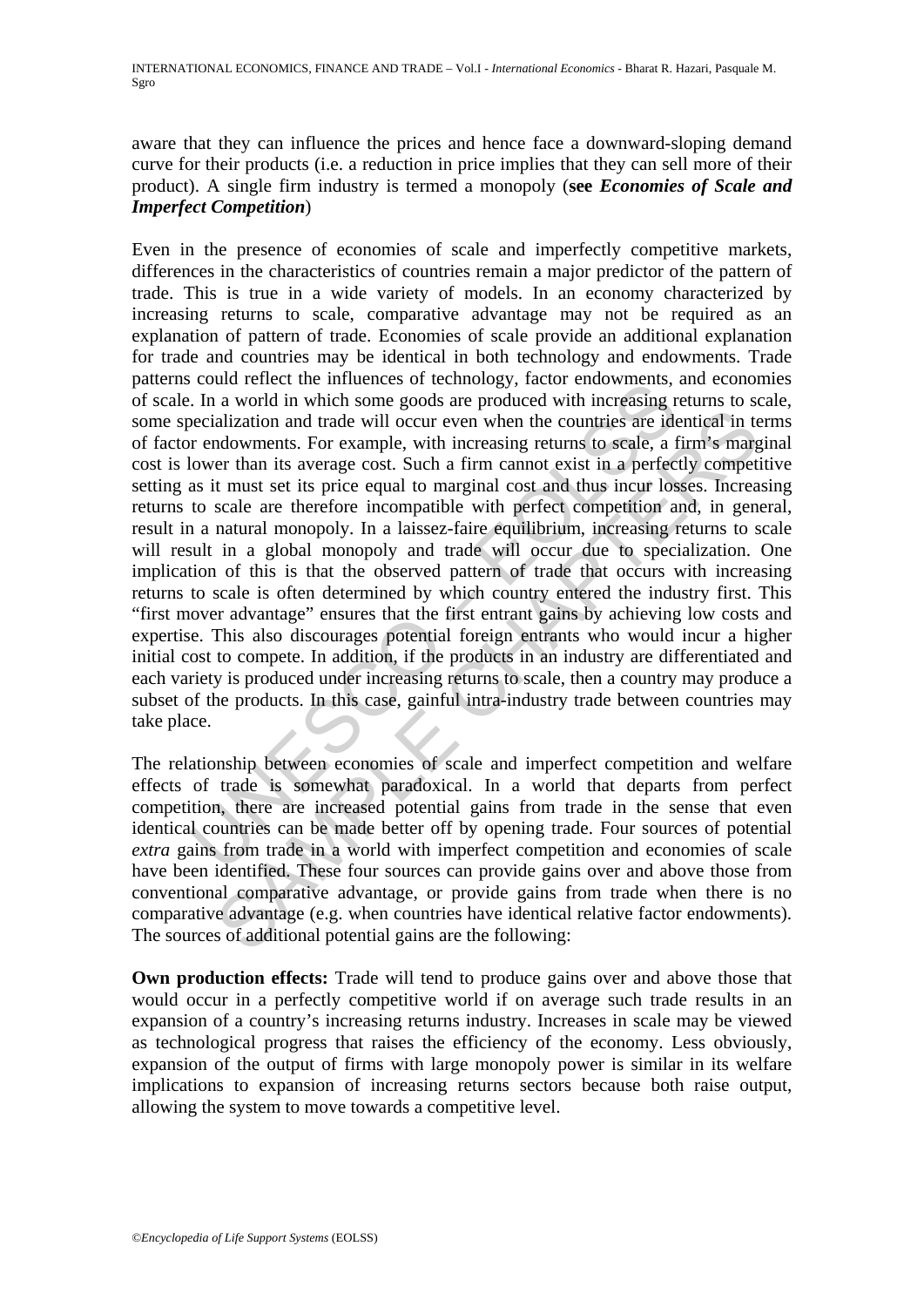**Concentration of production:** Under certain conditions international trade will lead to a concentration of each increasing returns to scale industry in a single country. This will arise when there are country- and industry-specific external economies, provided factor prices are equalized in contestable markets. Such concentration creates a larger scale of production for the world as a whole than would have prevailed in a no-trade situation. This in turn suggests that prices of increasing returns goods will fall, benefiting even countries where production of such goods has ceased as a result of trade.

**Rationalization:** In imperfectly competitive industries, trade will tend to increase competition and reduce profits. In the case of free entry and exit, it will lead to a reduction in the number of firms and an increase in the output per firm (which will increase productivity under increasing returns), other things being equal. Thus, both in industries producing homogeneous products and in those producing differentiated products, the tendency of international competition to reduce the number of firms is a force working towards additional gains from trade.

productivity unter increasing returns), ourer unings being equal<br>es productivity unter increasing returns), one in those producing<br>s, the tendency of international competition to reduce the number<br>orking towards additional From the tendency of international competition to reduce the number of firms<br>ing towards additional gains from trade.<br>Finally, a trading world economy can provide a greater variety of prod<br>a closed-economy equilibrium. Thi **Diversity:** Finally, a trading world economy can provide a greater variety of products than can a closed-economy equilibrium. This can lead to gains either because consumers value variety and/or because this allows production of more specialized intermediate inputs. International trade theory has been richer and more exciting because of numerous models that cover diverse market structures and industries. Since these models are necessarily developed in a second-best world, there are many possible outcomes and it is difficult to discern a systematic or a particular pattern for policy implications. This array of models and results will need to be narrowed with the help of empirical work to try to resolve what appear to be inconsistent policy implications.

Given the observed large volume of trade between the very similar economies of North America, the European Economic Community (EEC), and Japan, there appears to be strong evidence that scale economies, imperfect competition, and producer differentiation are important determinants of trade.

Trade models with economies of scale can be classified into three categories: economies of scale that are consistent with the assumption of perfect competition; scale economies with monopolistic competition; and models that use the framework of oligopoly.

> TO ACCESS ALL THE **20 PAGES** OF THIS CHAPTER, Visit: [http://www.eolss.net/Eolss-sampleAllChapter.aspx](https://www.eolss.net/ebooklib/sc_cart.aspx?File=E1-23-01)

#### **Bibliography**

- - -

Agénor P.-R. (2000). *The Economics of Adjustment and Growth*. San Diego: Academic Press. [This book